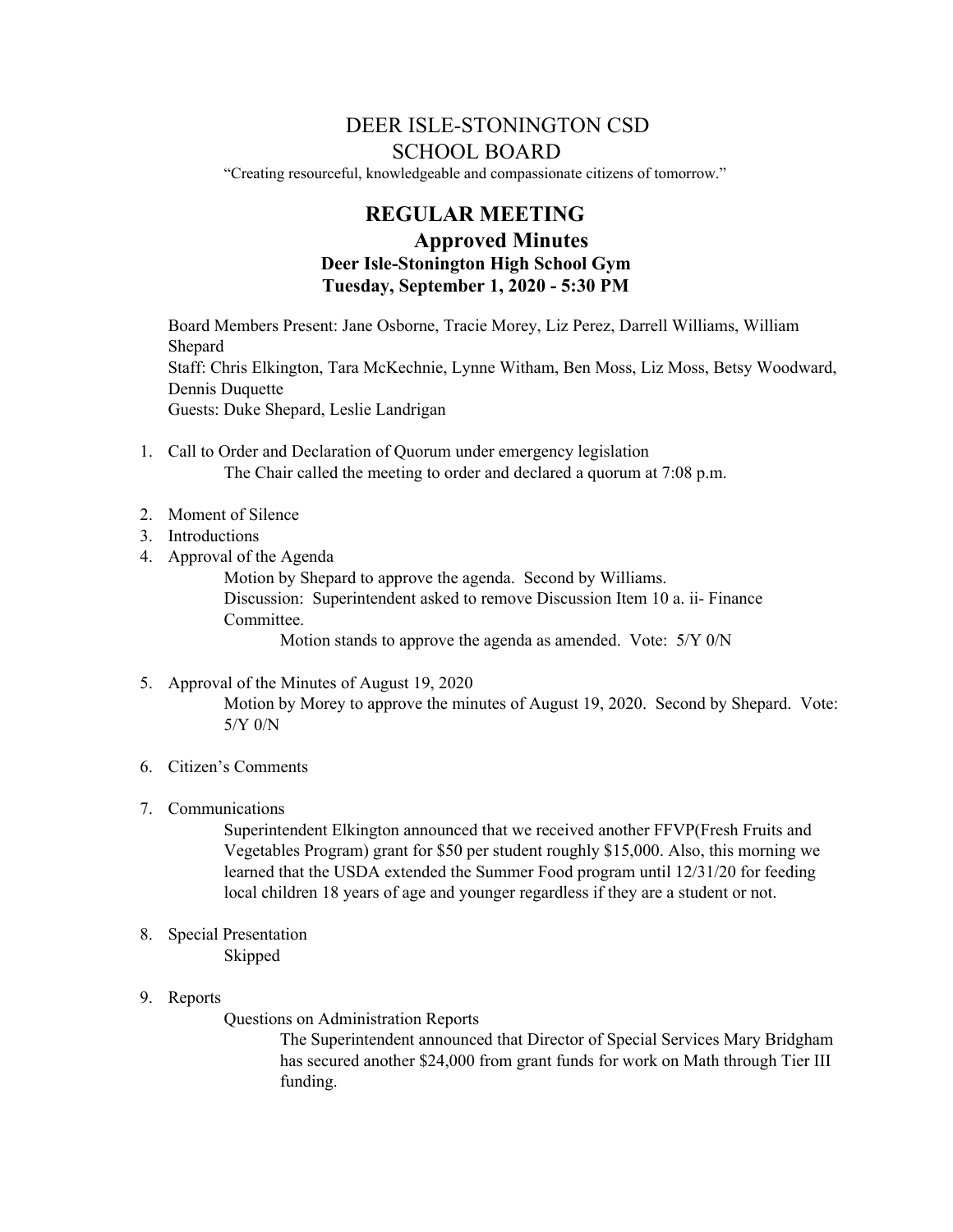## 10. Discussion Items

- a. Updates
	- i. Student Numbers
		- 1. In-person
		- 2. Remote

Superintendent Elkington reported to the Board that right now we have about 25 homeschool children. That is an increase of about 25%. Principal Tara McKechnie reported the current student numbers @ DISES: in person 159, remote 35, homeschool 16, hybrid 2 and undecided 1.

ii. DISES

Principal McKechnie reviewed with the Board the plan for the Open House on Thursday. It will include the new dropoff/pickup routine and the plan for nutrition. In the area of maintenance, teachers are working on packing up their rooms and putting items in storage that are not needed until later in the school year. She will be sending a parent newsletter tomorrow.

## iii. DISHS

Principal Dennis Duquette reported that the high school has been working on PD last week and this week. He reported that he sent out a survey to staff and had a positive response. They have come up with a safety protocol. This protocol will be going out to parents tomorrow. Principal Duquette says the high school has strong plans for grades 8-9. Grades 10-11 are still a work in progress. We are proposing that we have grades 8-9 come on Tuesday and grades 10-12 on Wednesday. Principal Duquette is looking for Board approval for this schedule.

Superintendent interjected that the reason for this schedule versus the elementary school is because the high school moves a lot! The Superintendent reminded the Board that this is not a formal motion. The high school is just looking for input and questions or concerns before moving forward with this schedule. Board member Shepard asked if this would affect the total number of student days? The Superintendent responded that it would not.

Principal Duquette wanted to recognize the staff at the high school for their work ethic and attitudes. Teachers are giving up their lunch time to remain in their rooms to eat with their classroom students. Board Chair Osborne shared that she has been present in both schools and the staff has been tremendous.

Superintendent Elkington pointed out and wanted to make clear to everyone that this is going to be a difficult year and that administrators spent most of their summer working on their school's reopening plans. He also said we are asking teachers to change their craft along with other changes and guidelines that they need to adapt to. Almost all teachers and staff will be coming back.

iv. School Nutrition Plans

The Superintendent shared that the nutrition program will include remote students and food will be delivered to families most in need. Including the FFVP grant foods. That the HS has some concerns about the satellite food program.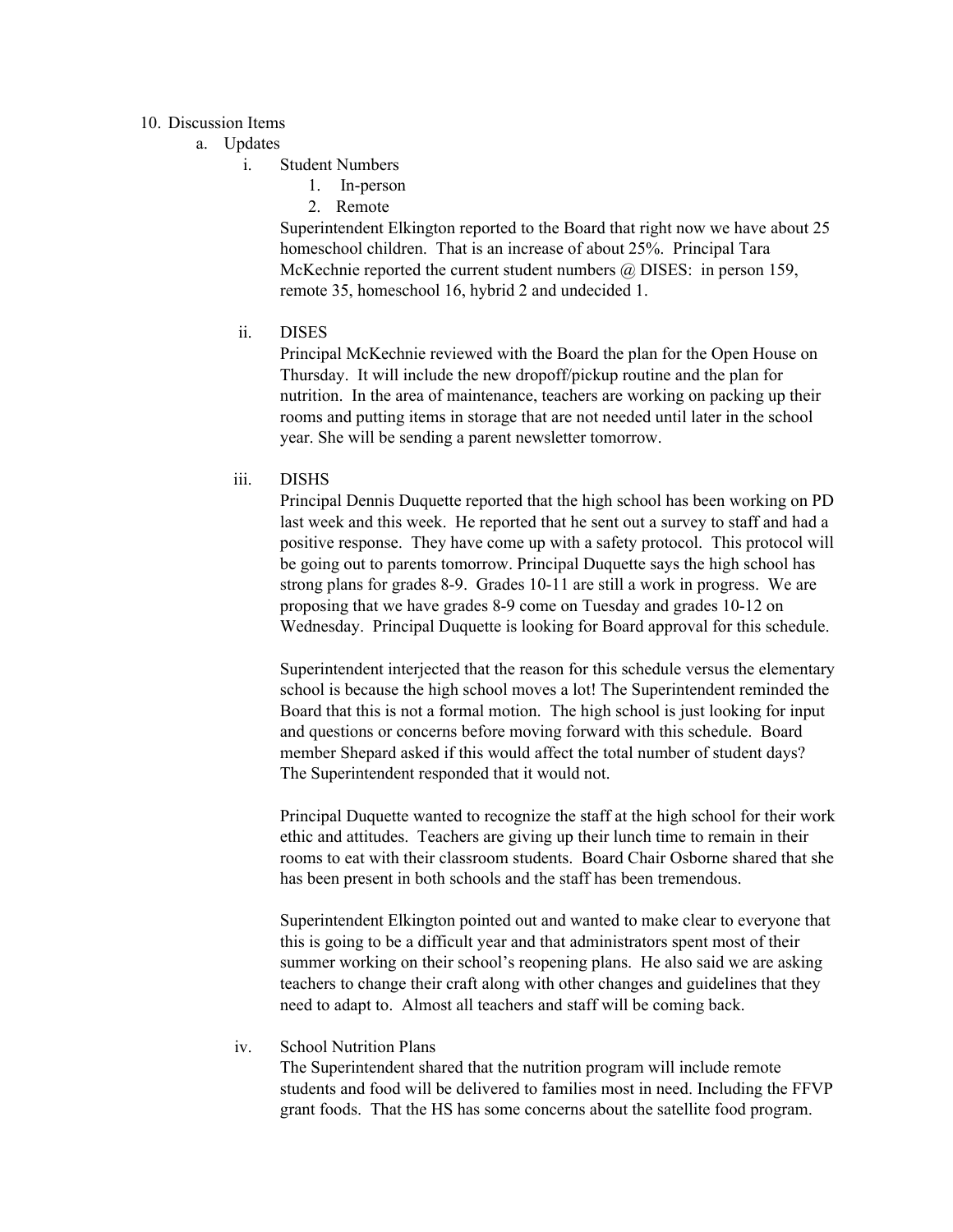He stated that his main concern is getting fresh food and calories to students in a timely manner. It will be a work in progress. A big question is how will we feed all kids remotely.

## v. Transportation

The Superintendent reported that we are in good shape as our size helps.

### vi. Maintenance/Cleaning Review

The Superintendent reported that we will need time after students arrive and then a few times during the day to clean surfaces. It will be a work in progress. We have a cleaning company ready to come help if needed.

#### vii. SU 76 Remote Learning Coordinator

1. Introduction

Superintendent Elkington introduced Coordinator of Remote Learning, Elizabeth Moss. The Superintendent says he has had great, early reports from others working with Mrs. Moss.

2. Review

Mrs. Moss reviewed her plan and explained her role and responsibilities. The goal is getting all the technology setup for teachers and students for the first day of school. She reviewed what was worked on with teachers during PD days.

3. Website

Mrs. Moss presented the new website that she developed as a resource for teachers. The website is still a work in progress.

11. Executive Session pursuant to 1 M.R.S.A. §405 (6)(E) Consultation w/Attorney Motion by Shepard to enter into Executive Session pursuant to 1 M.R.S.A. §405 (6)(E) Consultation w/Attorney @ 8:12 p.m. Second by Perez. Vote: 5/Y 0/N Back to Regular session  $(a)$  8:38 p.m.

#### 12. Action Items

- a. Fall After School Activities Review
	- i. Where is the State?
	- ii. Does the Board want to reconsider

The Board and Superintendent discussed the MPA's latest set of guidelines and the DHHS and DOE Commissioners' responses and what that means for DIS fall sports. It is clear that the MPA needs to go back and adjust and so there will be no next steps until the MPA response is released. It was noted that the MPA has had it recommended (DHHS & DOE), to delay fall sports again since they came up with their new guidelines late and because there are concerns with them.

- b. Resignation-none
- c. Hiring-none